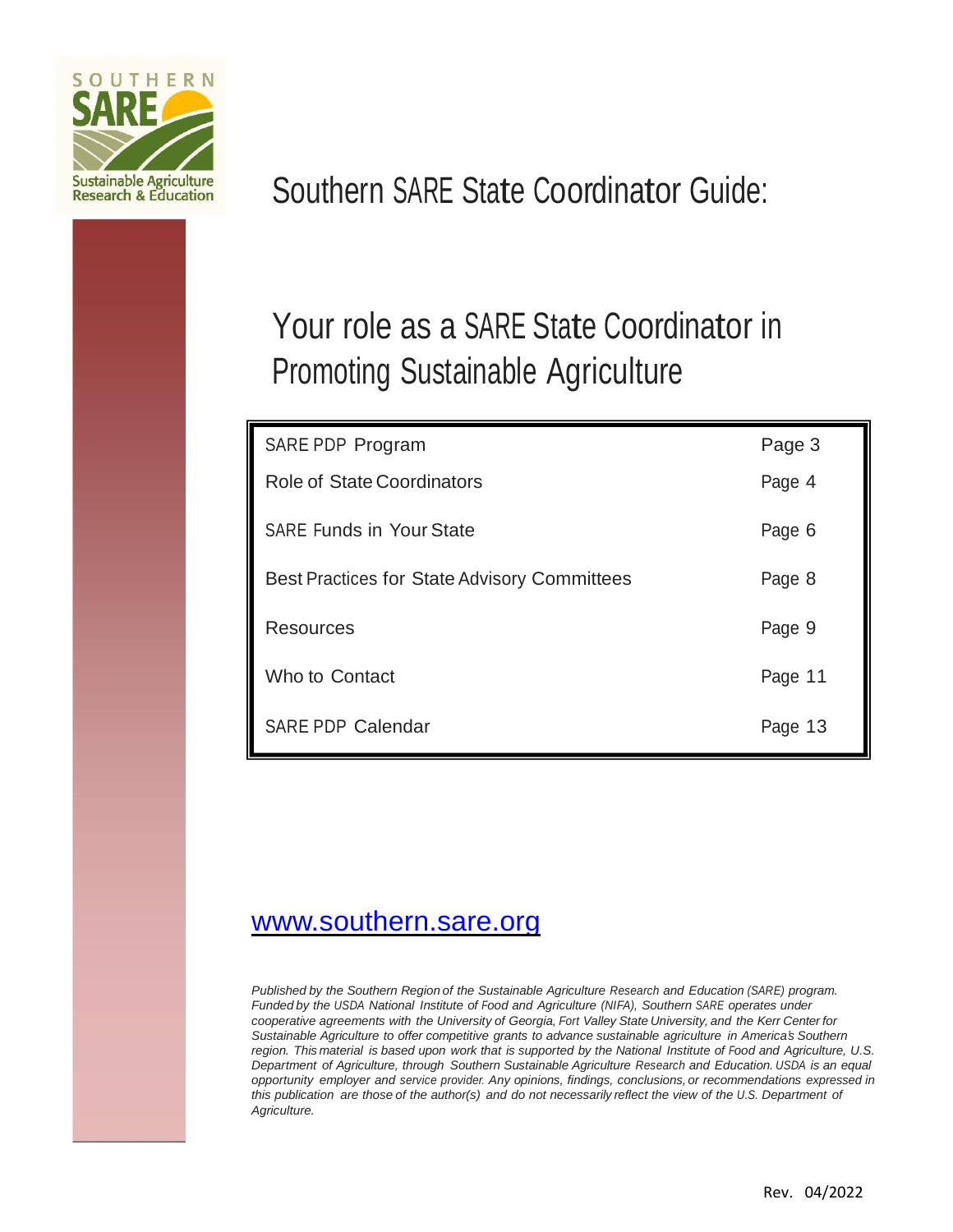# Welcome

Dear SARE State Coordinator:

You are reading this because you have been selected to be a SARE State Coordinator. You may have been delighted about this appointment or you may be dismayed at finding yourself the head of something you know very little about. The odds are excellent that you think you don't have time to do a good job at it. But you can do a good job. There are a lot of resources and a staff of committed people who are willing to work with you.

This guide will help answer some of your questions and stimulate you to ask new questions that will help us further shape the SARE program to meet the needs of the researchers, farmers, rural communities and consumers in your state.

Our job as the management team for SARE PDP is to support you in your position as a SARE State Coordinator. The SARE program has been built on cooperation and sharing, and you will find that there are a lot of resources available to you.

Feel free to drop us a line with input, questions or suggestions. Direct your input to PDP Regional Coordinator, David Redhage, at 918-647-9123 or [dredhage@kerrcenter.com.](mailto:dredhage@kerrcenter.com) We look forward to working with you.

Sincerely,

David Redhage Regional Coordinator Southern Region SARE Professional Development Program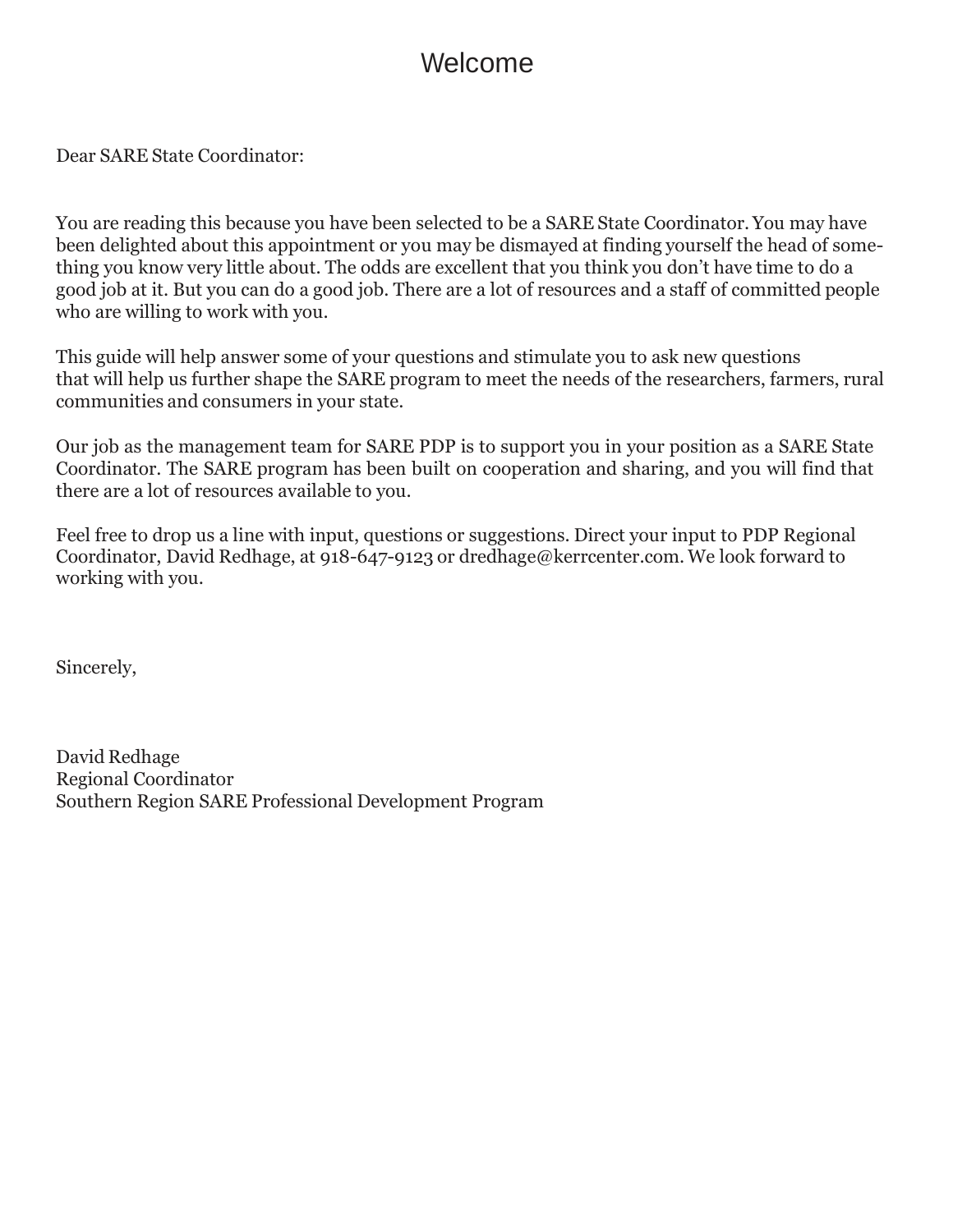### **History of SARE**

Since 1988, the Sustainable Agriculture Research and Education (SARE) program has helped advance farming systems that are profitable, environmentally sound and good for communities through a nationwide research and education grants program. The program, part of USDA's National Institute of Food and Agriculture (NIFA), funds projects and conducts outreach designed to improve agricultural systems.

## **History of PDP**

Begun in 1994, the Sustainable Agriculture Research and Education (SARE) Professional Development Program provides sustainable agriculture education and outreach strategies for Cooperative Extension System and Natural Resources Conservation Service staff and other agricultural educators who work directly with farmers and ranchers. Administered and funded by each SARE region, the annual budget allocations for PDP in the Southern region generally falls in the range of \$600,000.

SARE's Professional Development Program funds activities that educate ag professionals in up-todate strategies and technologies to help farmers and ranchers increase profits and lessen environmental impacts. Funded through a competitive process in SARE's four regions, PDP grants sponsor activities such as producing workshops, creating educational manuals and videos, and conducting on-farm tours and demonstrations.In addition to the competitive grants, each state is responsible for conducting sustainable ag training through the SARE State Coordinator(s).

# **Organizational Structure in the Southern Region**

Southern Region SARE is administered by a host consortium consisting of the University of Georgia and Fort Valley State University with staff located at the University of Georgia-Griffin Campus and Fort Valley State University. The Professional Development Program is located at the Kerr Center for Sustainable Agriculture in Oklahoma. The 1862 Land Grant liaison is located at University of Kentucky and the 1890 Land Grant Liaison is located at Fort Valley State University in Georgia.

The Southern Region includes: Alabama, Arkansas, Florida, Georgia, Kentucky, Louisiana, Mississippi, North Carolina, Oklahoma, South Carolina, Tennessee, Texas, Virginia, Puerto Rico and the U.S. Virgin Islands.

# **State Structure**

SARE State Coordinators are vital for expanding sustainable agriculture training for Extension, NRCS, and other agricultural professionals, who will then help producers transition to a more sustainable agriculture. The SARE PDP program is a "train-the-trainer" program. As a result, farmers are not the focus of the training, but are the ultimate beneficiaries. Due to the diversity of the Southern region, each state develops its own methods for disseminating SARE program opportunities, as well as the results of research and education grants. The SARE State Coordinator is a 25 percent (25%) minimum position within the 1862 or 1890 colleges in the state. However, to maintain eligibility to apply for competitive SARE grants, Model State Program grant funds may not be used to cover any part of a State Coordinator's salary.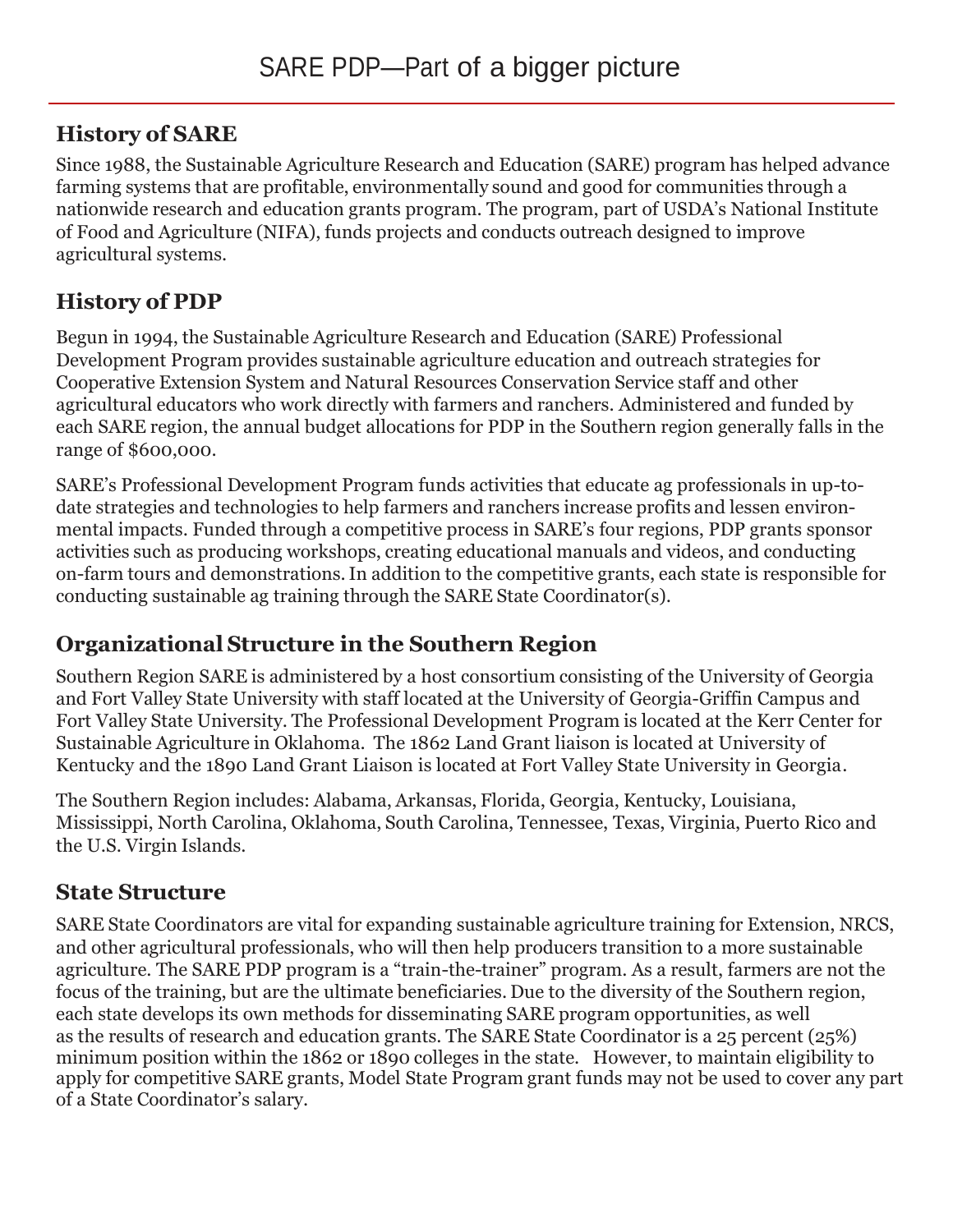## **Selecting State Coordinators**

The position of the State Coordinator, previously known as the Extension Professional Development Coordinator, is a result of Public Law 101-624 (Nov. 28, 1990), or the 1990 Farm Bill. As part of the Sustainable Agriculture Research and Education (SARE) program (Subtitle B, 7 USC 1619), a National Training Program was established (Sec. 1629). The Secretary of Agriculture was directed to designate an individual from the Cooperative Extension Service in each state to coordinate the National Training Program. Recognizing that the 1890 and 1862 institutions in a state may have different research or information needs, SARE has a coordinator stationed at each one. State Coordinators may also be stationed at 1994 land-grant institutions as they are established in the Southern region.

SARE State Coordinators in the Southern region provide information for the entire SARE program, not just the Professional Development Program.

## **Qualities of a State Coordinator**

Most SARE State Coordinators will have a minimum of a MS degree in Agriculture, Education, or a related field of study.

In addition, the SARE State Coordinator will:

- $\overline{B}$  Be familiar with both the background and philosophy of sustainable agriculture.
- Demonstrate strong leadership, outreach and communications skills.
- Demonstrate knowledge of the entire spectrum of the Sustainable Agriculture Research and Education Program (SARE).
- Demonstrate the ability to disseminate educational information to Extension and other appropriate personnel within their state.
- Demonstrate an ability and willingness to be an enthusiastic ambassador for sustainable  $\epsilon$ agriculture.

# **Role of State Coordinators**

According to the 1990 Farm Bill legislation the SARE State Coordinator is responsible for developing and implementing a statewide training program for field office personnel including employees of the Extension Service, NRCS and other educators who provide information to producers about agricultural production and conservation. In working toward this broad goal, day-to-day activities would likely include these main areas:

1) Training program development and delivery appropriate for both new and current personnel making use of SARE grantees, particularly producer cooperators, and partnering with NGOs and farmer organizations for activities such as farm tours and field days. Training topics are open to anything that will help farmers transition to a more sustainable agriculture and can include technical assistance in areas such as water quality, nutrient management, whole-farm systems, marketing or understanding farm policy.

2) Promotion, networking and coordination of SARE grant opportunities and training activities, as well as materials and opportunities provided by SARE Outreach, Appropriate Technology Transfer for Rural Areas (ATTRA) and other NGOs.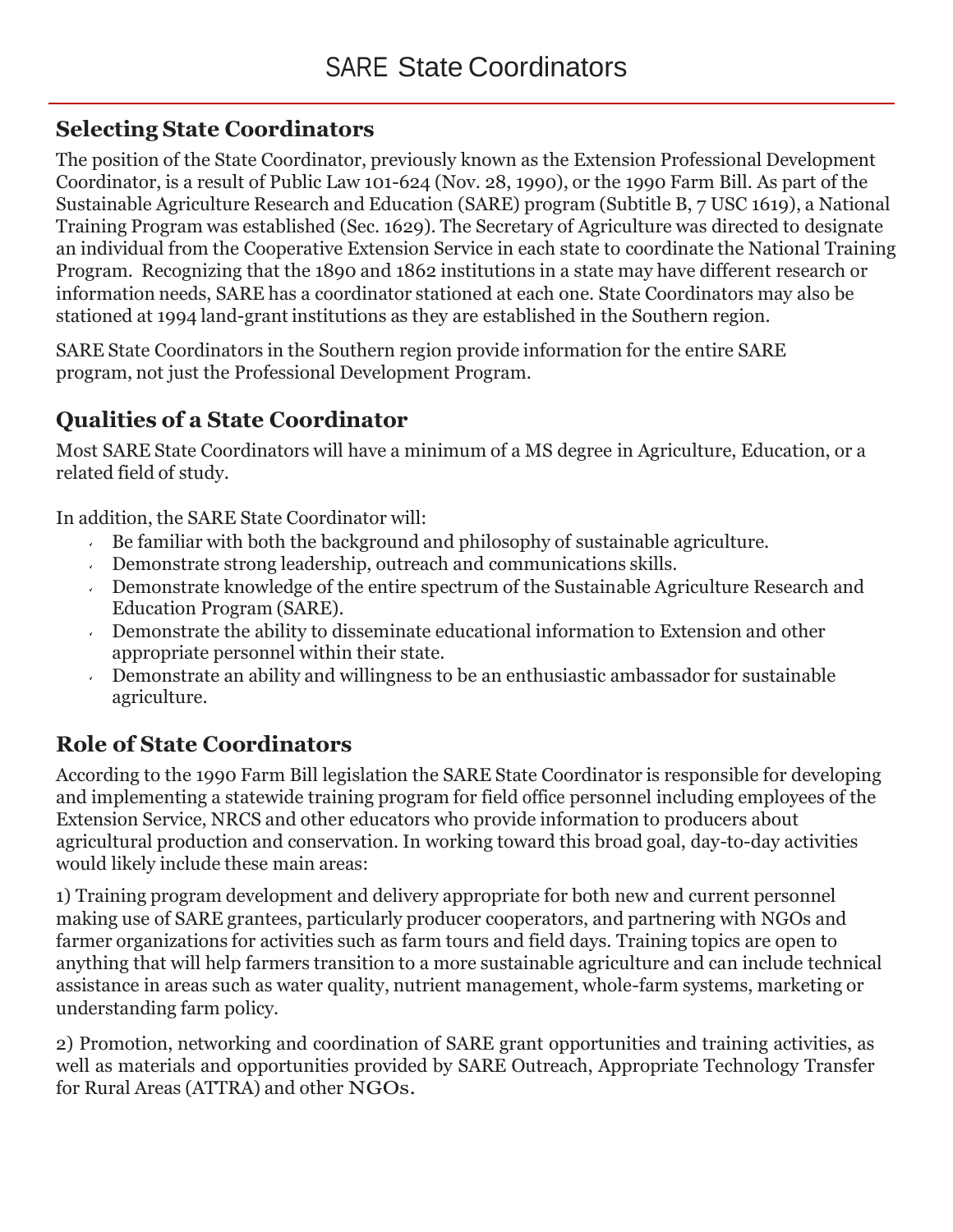SARE Coordinators will solicit input from field staff and other educators about sustainable ag training needs and shared program opportunities.

3) Communication, reporting and evaluation. SARE PDP strives for a minimum of paperwork, so, annual reports are submitted online in the Grant Management System to document training efforts in your state.

While still leaving plenty of room for individual creativity within each state, the SARE program has defined a set of responsibilities for all state coordinators. They include:

- Attending an annual meeting of state coordinators.
- Establishing a state advisory council and meeting at least once each year to develop strategies for sustainable agriculture outreach and education in the state.
- Submitting an annual report and budget on the Model State Program. An annual report should include all sustainable agriculture training activities, and activities designed to raise the visibility of SARE in the state.
- Leading the effort to bring sustainable agriculture training to every county agent.
- Raising the visibility of SARE in the state.
- Sponsoring sustainable agriculture conferences and/or training in the state.
- Eligible to submit a PDP competitive enhancement grant when a Model State Program is in place.
- Encourage Extension, NRCS, NGO's, CBO's and other appropriate organizations to submit proposals to all SARE competitive grants programs.
- Reaching out to mainstream agriculture and creating new networks including farm organizations, state and federal agencies, and NGO's.
- Building and maintaining strong ties between 1862, 1890 and 1994 institutions in the state.
- Seeking broader participation by limited resource, under-served and under-represented farmers.

All this seems like an ambitious list even for such outstanding people as our State Coordinators, so, there are SARE resources to help. PDP staff, Communication staff, SARE Outreach and other resources are at your disposal. Funding to achieve the set of responsibilities for State Coordinators is available through State Coordinator funds and also competitive grants.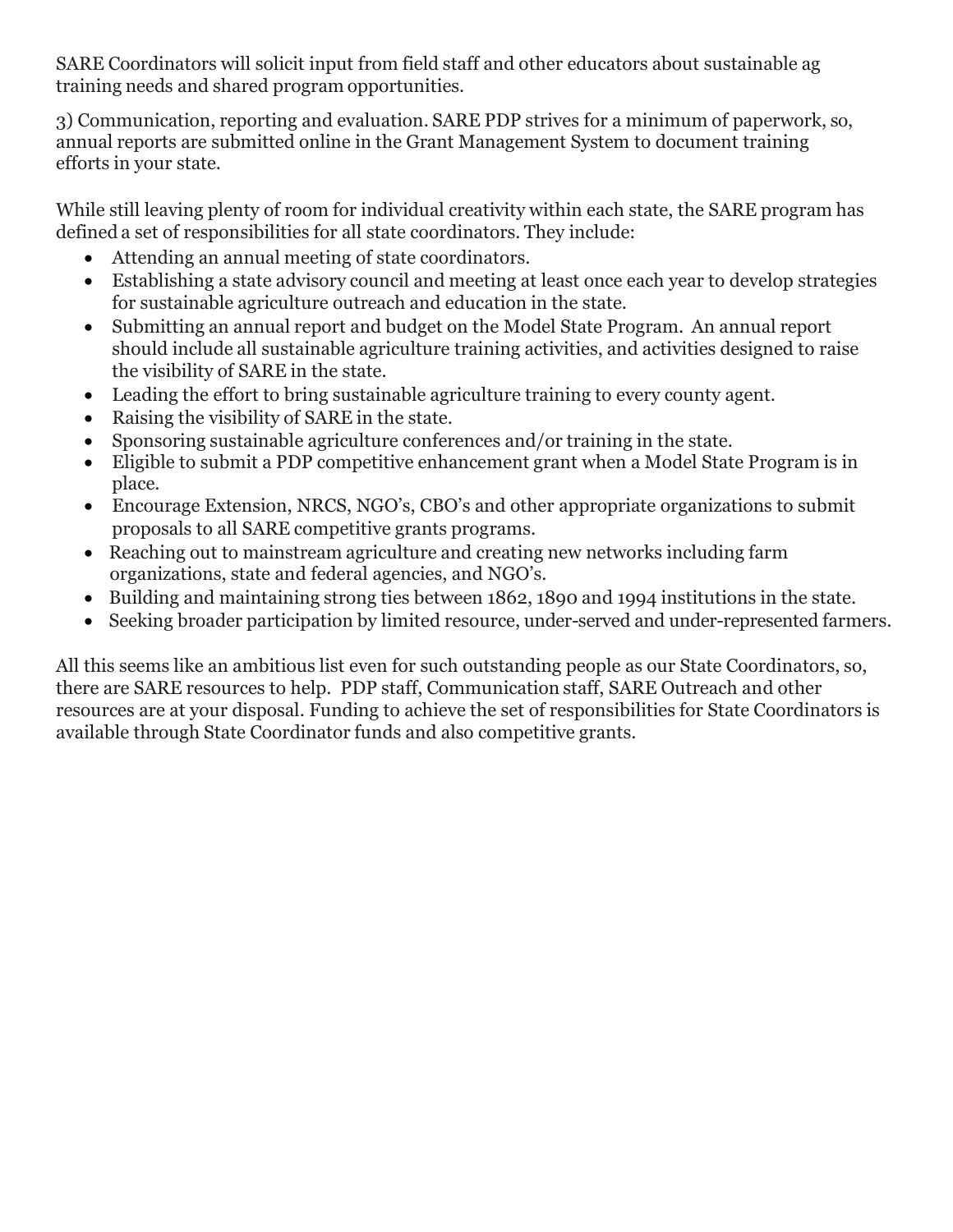#### **State Coordinator Funds**

Historically, SARE funds have been made available to each state and territory based on an acceptable plan of work. Each state sets its own priorities and approaches to sustainable agricultural training. Institutions have had considerable flexibility in developing training programs and in the level of collaboration between 1862 and 1890 land grants. Various activities funded include statewide training sessions, on-farm workshops, travel to out-of-state workshops, and purchase of educational materials.

Model State Program (MSP) funding is up to \$55,000 per year per university, plus the opportunity to apply for additional funds through a Model State Program enhancement grant. When available, SARE State Coordinators with an approved Model State Program may be eligible for these grants.

Model State Program funding requires that an advisory team and an active training program be in place. Each land grant university submits a plan of work, and if acceptable, is funded.

With Model State Program approval, each university may receive up to \$22,000 for program activities and \$33,000 for a program assistant (.5 FTE). These amounts will be contracted as separate subawards.

#### *How to Submit for State Coordinator Funding*

By March each year SARE State Coordinators should have submitted a Model State Program proposal in the Grant Management System. Upon approval, funds of up to \$22,000 are released for planned training in a state. States approved for a MSP will receive the base of up to \$22,000 and up to \$33,000 to fund a program assistant position (.5 FTE).

Each year SARE State Coordinator(s) will be required to submit an annual report of progress and outcomes of grant activities. Pending report approval, funds will be available the following year.

Funds for the upcoming year can't be released until a state's balance from the prior year falls below \$30,000 for the state or \$15,000 per land grant university. For example, funding for 2022 would depend on the balance remaining from funding prior to 2021.

To sum up, funding depends on three requirements being met:

- 1. Approved Model State Program proposal.
- 2. Approved annual report of previous year's training activities.
- 3. Budget balances below the thresholds listed above.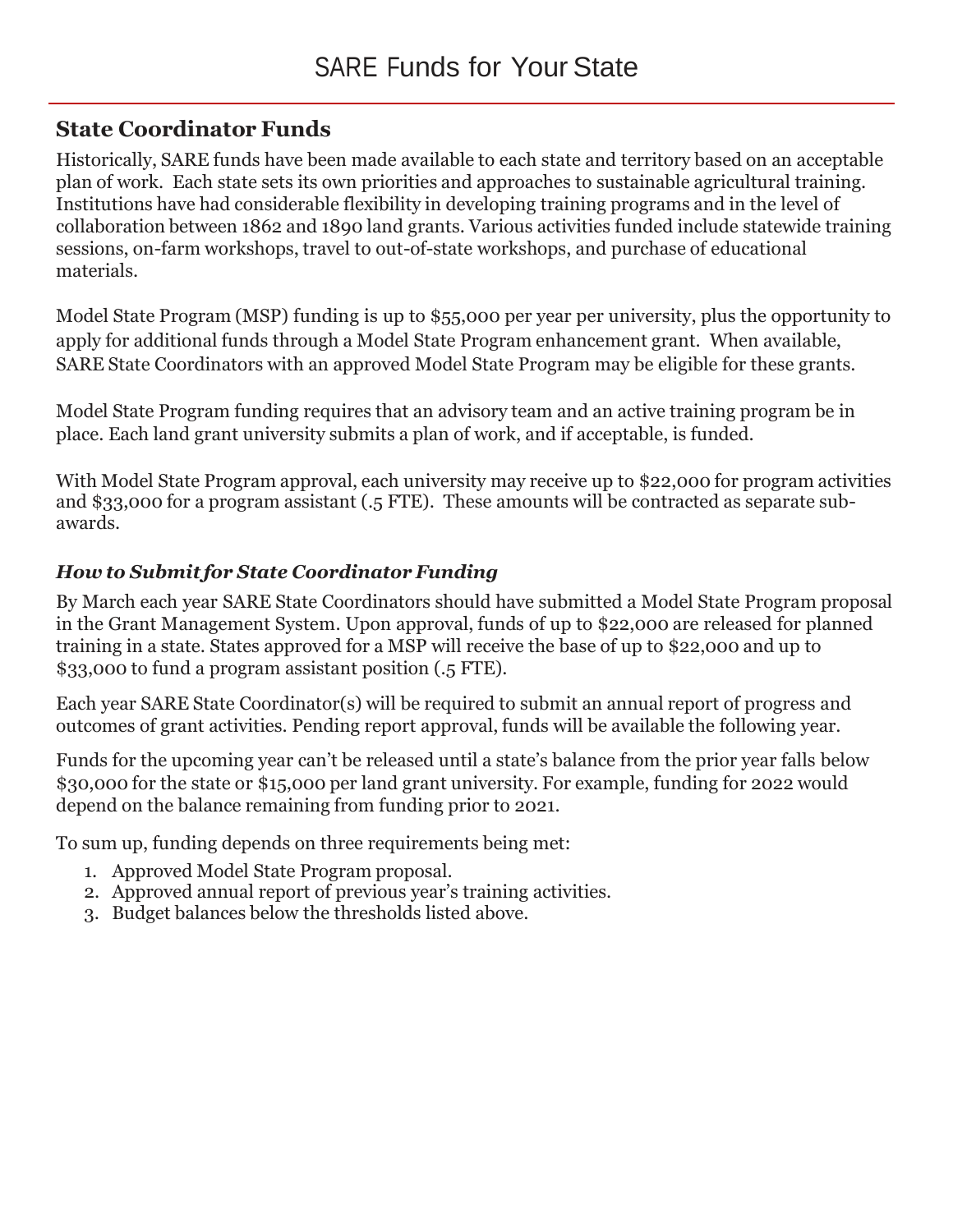## **Competitive Grants**

One responsibility of SARE State Coordinators is to encourage appropriate applicants to apply for SARE grants. State Coordinators are also eligible to submit proposals themselves. Your job as a SARE State Coordinator is to assist potential applicants to understand the philosophy behind SARE grants and direct them to the appropriate Calls for Proposals.

#### *What Kinds of Grants Does SARE Fund?*

The regions vary in the kinds of grants they fund, with the Southern Region having the most variety- -five different categories.

- **Professional Development Program Grant (PDP)** projects train agricultural information providers (including farmers who will serve as trainers) in sustainable agriculture techniques and concepts. State coordinators would most likely be interested in this grant opportunity.
- **Research and Education Grants Program** SSARE offers two grant programs within the Research and Education Grant category: **Research Grants** and **Education Grants**. These projects generally are conducted by interdisciplinary, multi-institutional, and often, multi- state research teams coordinated by a principal investigator from a nongovernmental organization, university or governmental agency. These projects include farmers as participants. The program includes both an opportunity to conduct research as well as an opportunity to lead education/outreach projects.
- **Graduate Student Grants** are intended for full-time graduate students (Masters or PhD.) enrolled at accredited colleges and universities in the Southern Region. Up to \$16,500 will be awarded to each successful applicant for up to two years of project activities. The funds are paid directly to the university for use on the graduate student's project.
- **On-Farm Research Grant** projects are conducted by agricultural professionals such as extension agents, NRCS and/or NGO personnel who currently work with farmers and ranchers. Cooperators must include at least one producer at all stages of the project. Funded for a maximum of \$20,000 for up to two years of activities.
- **Producer Grant** projects are developed, coordinated and conducted by producers or producer organizations. These projects are generally located in one state, often on one farm. Projects are limited to \$15,000 if submitted by an individual producer or \$20,000 if submitted by producer organizations for up to two years of activities.

#### *What Else Does SARE Do Besides Funding Competitive Projects?*

SARE publishes materials about sustainable agriculture, most often from SARE-funded research.

SARE also promotes sustainable agriculture by supporting both regional and national conferences, pro- viding speakers and presentations for non-SARE meetings, and providing scholarships for farmers and agents to attend sustainable agriculture gatherings. People from the national SARE office and the regions serve on committees that affect national policy concerning agriculture.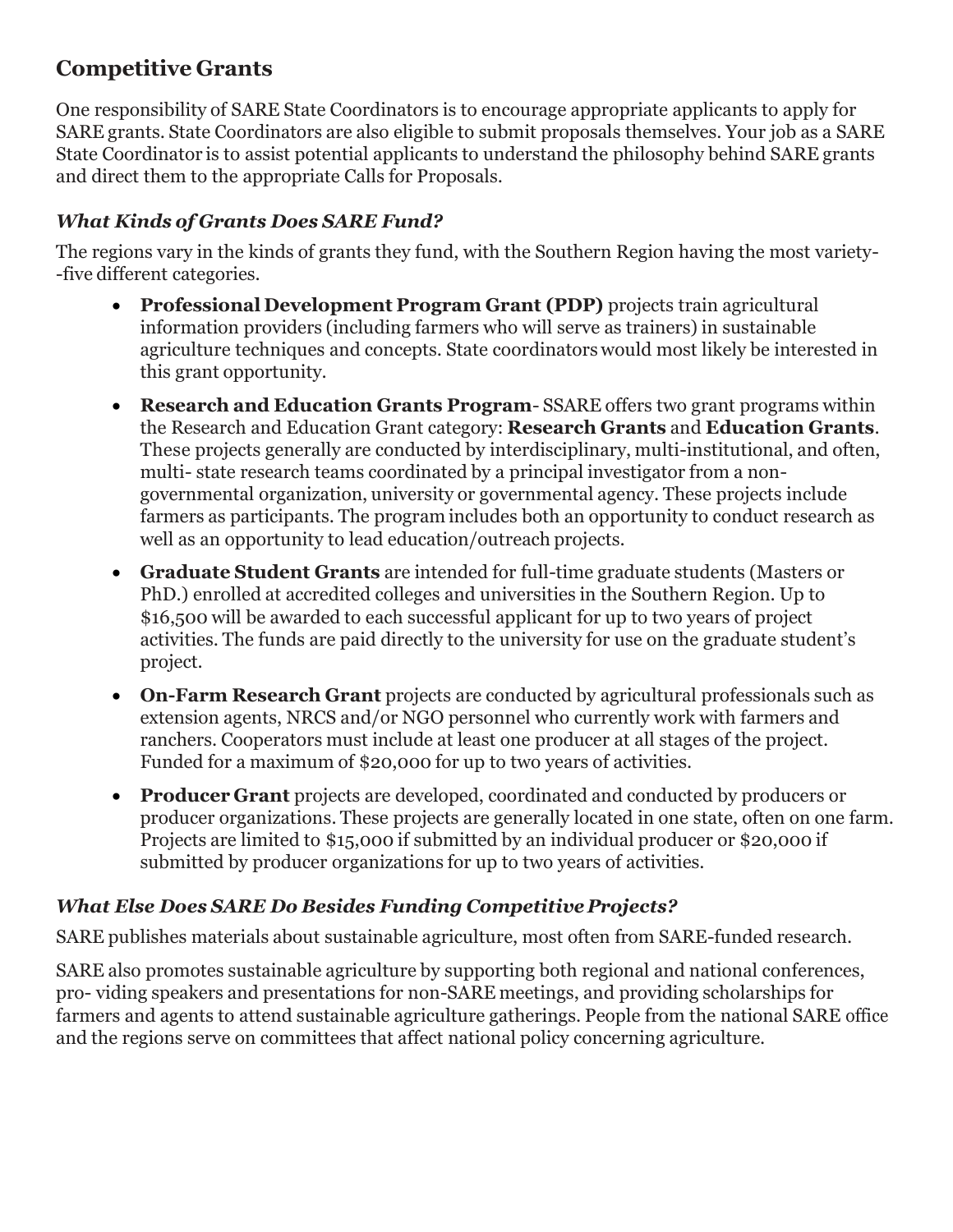#### Best Practices for SARE State Advisory Committees Written by: Lee Meyer

Advisory committees are an essential element for Professional Development Programs (PDPs) to produce effective trainings targeted to the needs of your state's agricultural clientele. SARE PDP coordinators in all four regions share many of the same practices when working with advisory committees. The primary purpose of the AC is to gather insights from the clientele perspective about their needs. The ultimate clients are farmers, but since our PDP programs are targeted to "professionals," Extension agents are the direct clients of PDP programs and, so, need to be well represented. To accomplish this goal, it is obvious that the ACs must have a strong clientele representation, but that is not always easy to accomplish.

In the Southern SARE region, ACs have 10 to 30 members, with about 20-25 probably being the most effective size. For an AC of 20, seven to 10 should be farmers or clientele. Three to five should be Extension agents. The remaining 8 to 10 should be partners – from other agencies, communitybased organizations and from the universities. One plan is to have "ex officio" members (i.e. reps from specific organizations, such as: organic grower's associations, Farm Bureaus, NGOs, and most importantly, NRCS). Remember that just as SARE serves "all of agriculture," so should each state's advisory committee.

While the structure of the advisory committee is important, the critical factor is engagement. Engagement is the result of usefulness and organization. The AC members must feel like they are making a contribution. Members will be folks with busy schedules. Most states have learned that busy members will be active members as long as they are contributing. One "best practice" is for the advisory committee to produce a tangible list of training topics to be implemented each year. Another useful practice is to include an educational element in each meeting. Good meeting practices are also important: Having agendas prepared in advance; giving each member the opportunity to be involved (not just as a spectator); and following up meetings with summaries and action plans.

How often and in what format should your advisory committees meet? It depends on the needs of the state program. Twice a year is probably best in the longer run. But if there is real work to be done, quarterly may work. Some states which are redesigning their programs may have their advisory committees meet quarterly for a year to get feedback and advice. Several states are experimenting with conference calls or online meetings, and find that format valuable when the committee members know each other. It is probably best to have at least one face to face meeting per year to build positive group camaraderie.

Formal governance rules are rare among Southern SARE advisory committees, but have been considered. The most important need is to keep the input fresh and relevant and members engaged. While the organizational ("ex officio") committee members may rarely change, it is useful to have farmer and Extension agent members change on a regular basis. A three- to four-year rotation can help accomplish this goal.

*(Lee Meyer, Southern SARE 1862 Land Grant University Liaison, Ret.)*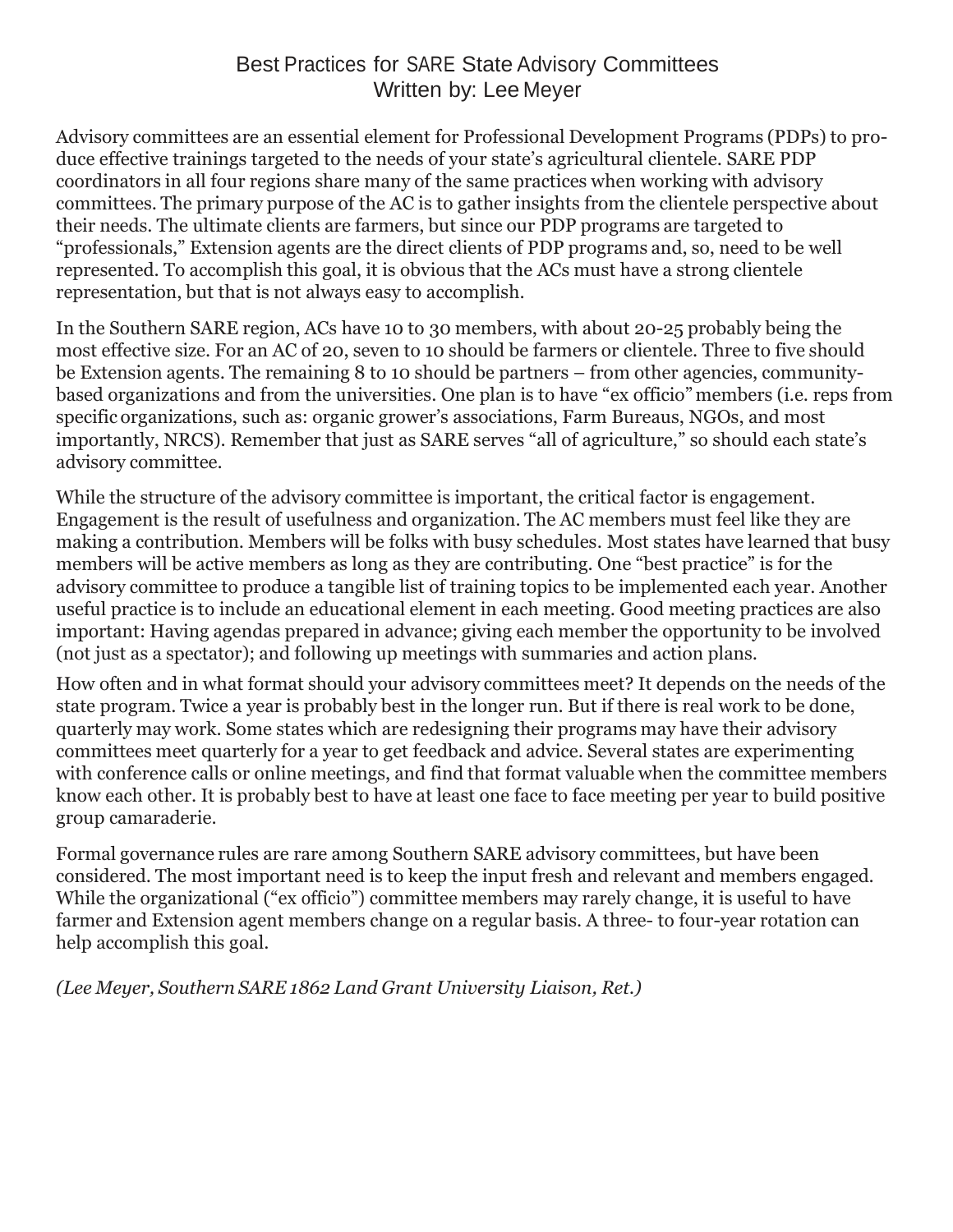The U.S. Department of Agriculture supports three major programs (SARE along with its publishing subsidiary SARE Outreach, AFSIC and ATTRA) that offer sustainable agriculture information and assistance. Farmers, educators and researchers can find information about sustainable agriculture in general, about a specific crop, or help with a specific problem.

**SARE** -- As a State Coordinator you are part of the SARE resource base. Become familiar with the national website [\(http://www.sare.org](http://www.sare.org/) ) and the regional website [\(http://www.southern.sare.org](http://www.southern.sare.org/) ), especially the project database.

**SARE Outreach** -- The publishing arm of SARE, with its own budget and staff, in Washington D.C. separate from the national SARE office. SARE Outreach publishes free high quality information bulletins and inexpensive practical books based on SARE research. Browse or order at any time from [https://www.sare.org/resources/.](https://www.sare.org/resources/)

**AFSIC** -- Alternative Farming Systems Information Center collects, organizes and distributes information on alternative agriculture and provides high-level searching and reference services from the National [Agricultural](http://www.nal.usda.gov/) Library's vast collection and world-wide databases. [http://www.nal.usda.gov/afsic,](http://www.nal.usda.gov/afsic) email: [afsic@nal.usda.gov,](mailto:afsic@nal.usda.gov) Ph: (301) 504-6559.

**ATTRA** -- Appropriate Technology Transfer for Rural Areas is a national sustainable agriculture information service that answers questions about specific farming practices and innovative marketing approaches, including organic production. More than 200 free publications on farming and marketing are available. Features include a website with daily brief updates, specialized responses to sustainable agriculture questions, toll-free phone service in English (800) 346-9140 and Spanish (800) 411-3222, speakers for workshops and conferences, free bi-monthly newsletter, and weekly e-newsletter. http:/[/www.attra.ncat.org](http://www.attra.ncat.org/) 

## [www.southern.sare.org](http://www.southern.sare.org/)

The Southern SARE website has the answer to just about any question that you or your constituents may ask. You will benefit from browsing the site and getting familiar with the links.

Some of the most common questions asked by SARE project investigators are answered on the Southern SARE website under Grants/Manage a Grant/Financial Requirements. These include:

- Changing the Principal Investigator or State Ag Coordinator
- Changing the Project Scope or Objectives
- Modifying or Revising Project Budgets
- Changing or Adding Project Subcontracts
- Purchasing Equipment over \$5,000
- Filing a No-cost Extension
- Getting Reimbursed for Allowable Expenses
- Closing Out Your Project

Another example: When someone asks what SARE has funded in their state, they can get state grant portfolio summaries and a grants funding list under their respective state page. If you can't find the answer you need on the website, call a staff person with your question and they'll be happy to help.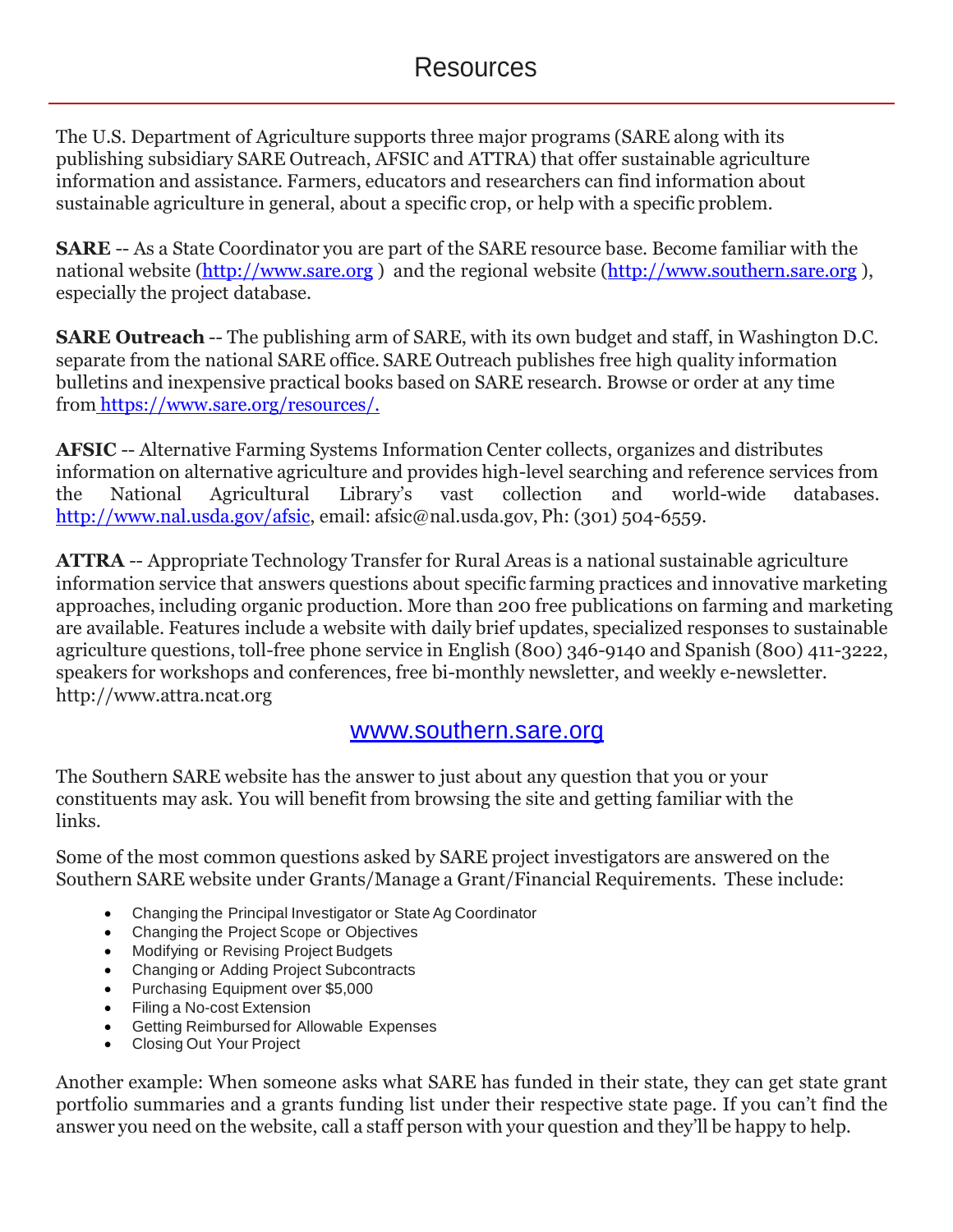SARE is known as a user-friendly program. We try to keep the paperwork and jargon to a minimum. However, some of the terms we use most frequently are quite wordy. So, to make talking about our program easier, we resort to using a few acronyms.

**AC**: Administrative Council, the regional board that guides SARE through administrative and funding decisions.

**ARS**: USDA's Agricultural Research Service.

**Chapter 1**: Section of the 1985 Farm bill that governs the research and education part of SARE, which has been funded since 1988. Chapter 3 is a section of the Farm Bill that governs the Professional Development Program. SARE recently combined the research and education and PDP under Chapter 1.

**ECS**: Economic and Community Systems, the home unit of SARE within NIFA EPA (U.S. Environmental Protection Agency).

**NACAA**: National Association of County Ag Agents. SARE contributes financial support and has a presence at their annual meeting and professional development conference.

**NIFA**: USDA's National Institute for Food and Agriculture, the administrative home of SARE NRCS (USDA's Natural Resources Conservation Service).

**SAC**: Sustainable Agriculture Coalition.

**TAC**: Technical Advisory Committee that reviews proposals submitted to Southern SARE.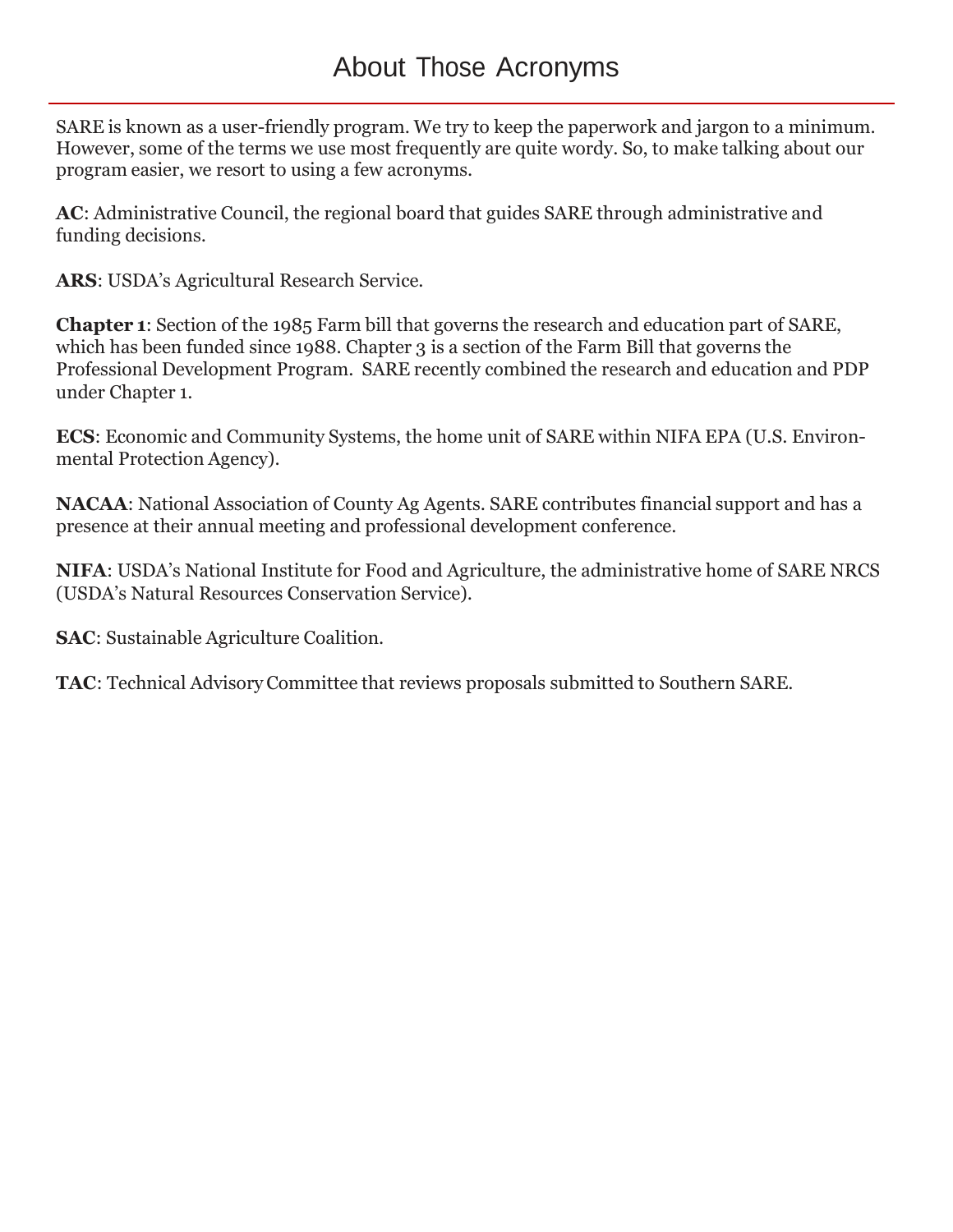# Who to Contact

*You can email any of these people plus all of your fellow state coordinators from our website at <https://www.southern.sare.org/sare-in-your-state>*

Questions about PDP Calls for Proposals -- David Redhage [dredhage@kerrcenter.com](mailto:dredhage@kerrcenter.com)

Questions about any other SARE Calls for Proposals except PDP -- Candace Pollock-Moore [cpollock@uga.edu](mailto:cpollock@uga.edu)

No-Cost Extensions: State Coordinators often get questions from SARE project investigators about requesting a No-cost extension. Refer requests related to PDP grants to David Redhage. All other requests, refer to Jami Sealey [jsealey@uga.edu](mailto:jsealey@uga.edu)

Budget questions for administering state plans or other expenses related to the business of the state coordinator -- Jami Sealey

SARE displays and handouts for meetings -- SSARE Communications Specialist

If you have good news from your state that might make a success story -- SSARE Communications Specialist

Reporting questions. First, check the website at [https://southern.sare.org/grants/manage-a](https://southern.sare.org/grants/manage-a-%20grant/reporting-requirements/)[grant/reporting-requirements/](https://southern.sare.org/grants/manage-a-%20grant/reporting-requirements/) If that doesn't answer your question, contact:

PDP grants or state annual reports -- David Redhage All grants except PDP -- Candace Pollock-Moore

SARE travel -- See travel guidelines at <https://southern.sare.org/about/sare-travel/> for regulations about how much you can spend on meals, what receipts are needed, etc.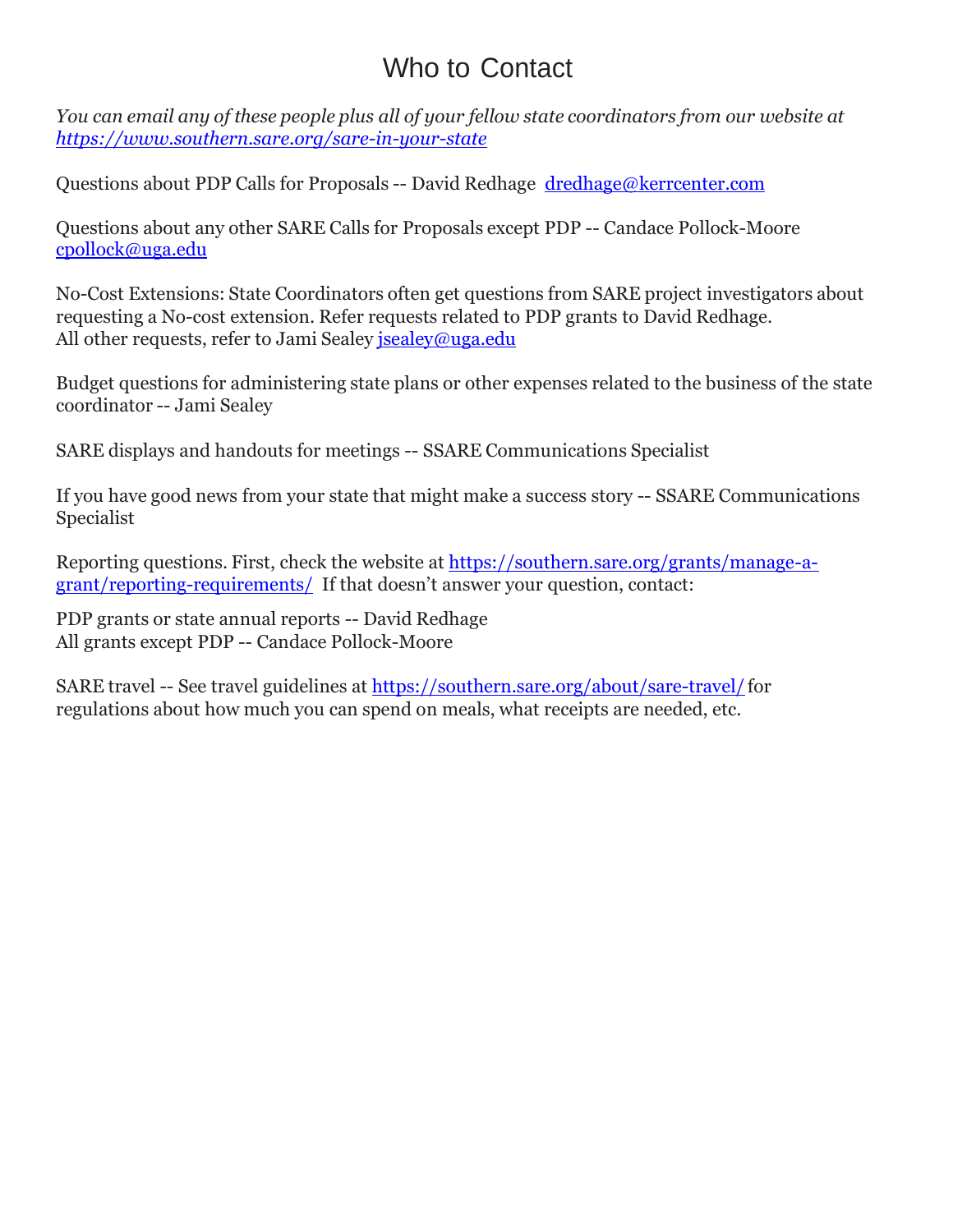# Contact Information

#### **Southern SARE Professional Development Program**

Southern SARE PDP Kerr Center for Sustainable Agriculture 24456 Kerr Rd Poteau, OK 74953 (918) 647-9123 Fax: (888) 972-1799

**David Redhage** Regional PDP Coordinator (918) 647-9123 [dredhage@kerrcenter.com](mailto:dredhage@kerrcenter.com)

#### **Paul Vincelli** 1862 Land-Grant Liaison University of Kentucky

(859) 218-0722 paul.vincelli@uky.edu

#### **BrennanWashington**

1890 Land-Grant Liaison Limited Resource Farmer and Minority Outreach Specialist Fort Valley State University (478) 825-6263 [washingtonb@fvsu.edu](mailto:washingtonb@fvsu.edu)

#### **Southern SARE General Administration**

Southern Region SARE 1109 Experiment St. Room 206, Stuckey Building University of Georgia Griffin, GA 30223-1797 (770) 412-4787 Fax: (770) 412-478[9](mailto:ssare@uga.edu) [ssare@uga.edu](mailto:ssare@uga.edu) www.southern.sare.org

**Jeff Jordan**  Southern SARE

Program Director (770) 412-4787 [jjordan@uga.edu](mailto:jjordan@uga.edu)

**Candace Pollock-Moore** Assistant Director (770) 412-4786 [cpollack@uga.edu](mailto:cpollack@uga.edu)

**Tydaisha White** Admin. Assoc. (770) 412-4787 tydaisha.whit[e@uga.edu](mailto:ahollar@uga.edu)

**Dara Cooper** Public Relations Coordinator (770) 229-3100 [daramonifah.cooper@uga.edu](mailto:daramonifah.cooper@uga.edu)

**Jami Sealey**  Associate Accountant (770) 467-6083 [jsealey@uga.edu](mailto:jsealey@uga.edu)

**Sandra Blackwell**  Grants Coordinator (770) 229-3212 [youngjs@uga.edu](mailto:youngjs@uga.edu)

#### **National SARE Contacts**

**Vance Owens** SARE **Di[r](mailto:vance.owens@usda.gov)ector** [vance.owens@usda.gov](mailto:vance.owens@usda.gov)

**Kristy Borrelli** Associate Director (814) 863-984[5](mailto:%20kborrelli@sare.org) [kborrelli@sare.org](mailto:%20kborrelli@sare.org)

**Andy Zieminski**  Communications Manager (510) 680-5030 [communications@sare.org](mailto:communications@sare.org)

**Sean McGovern**  Outreach Coordinator (614) 306-6422 [outreach@sare.org](mailto:outreach@sare.org)

**Jermaine Hinds**  Technical Review Specialist (301) 405-3189 [research@sare.org](mailto:research@sare.org)

**John Dorner**  IT Coordinator (828) 290-9876 [tech@sare.org](mailto:tech@sare.org)

**Lizi Barba** Content Development Specialist (301) 405-7955 [associate@sare.org](mailto:associate@sare.org)

**Jamie Storrow** Digital Media Specialist (301) 405-4964 [media@sare.org](mailto:media@sare.org)